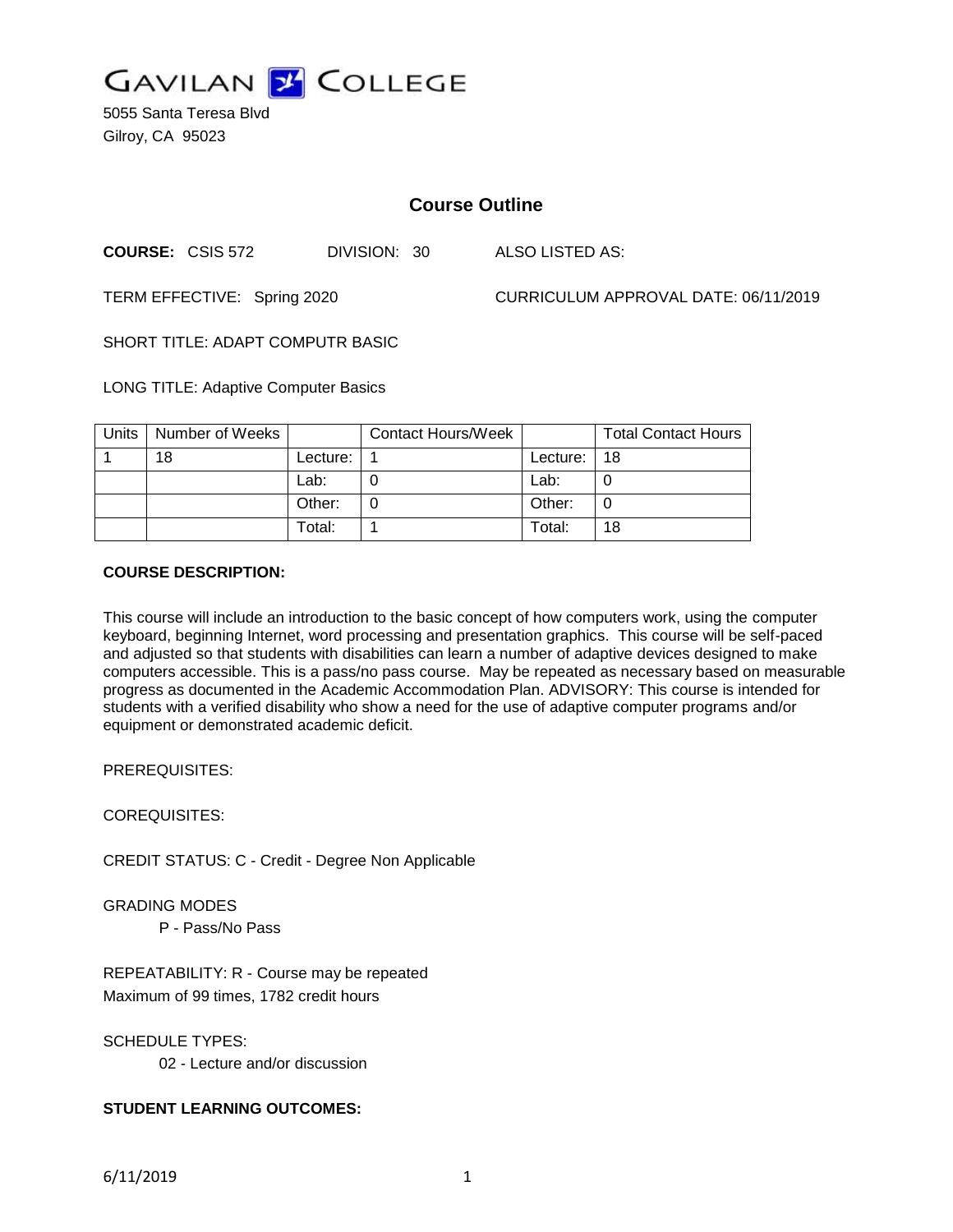1. recognize and use computer terminology to describe appropriate functions of computer systems and applications.

Measure of assessment: Lab Exercises, Homework, Quizzes Semester/Year assessed, or planned Semester/Year of assessment: Fall 2020

2. use the Internet to browse web pages, print pages, search for information, and compose, send and retrieve e-mail.

Measure of assessment: Lab Exercises, Homework, Performance Exam Semester/Year assessed, or planned Semester/Year of assessment: Fall 2020

3. practice beginning skills level using application programs that provide word processing. Measure of assessment: Textbook Exercises, Lab Exercises; Quizzes Semester/Year assessed, or planned Semester/Year of assessment: Fall 2020

4. employ MS PowerPoint skills to produce a presentation. Measure of assessment: Lab Exercises, Final Project

# **CONTENT, STUDENT PERFORMANCE OBJECTIVES, OUT-OF-CLASS ASSIGNMENTS**

Curriculum Approval Date: 06/11/2019

1 HOUR

CONTENT: Orientation

1. Class requirements: lab rules and procedures, course outline, grading and attendance policies.

2. Adaptation (s) and assessment

SPO: Students will evaluate and identify their need for computer access and complete a learning styles inventory to assess their individual learning profile.

1 HOUR

CONTENT: Computer Fundamentals

- 1. Vocabulary
- 2. Removable storage handling
- 3. Software / hardware demonstration

4. Uses of computer exercise

SPO: The student will identify the parts of a window, use a mouse, save to a flash drive, create a folder and shortcut on the desktop, and start up/shut down a computer.

1 HOUR

CONTENT: Internet Introduction

- 1. Web Browsers
- 2. Email
- 3. Netiquette
- 4. Search engines

SPO: The student will send proper netiquette email messages successfully and be able to attach files, use an address book, and use techniques such as replying to and forwarding messages. The student will

complete projects to browse the Internet, download information, copy & save images and use search engines.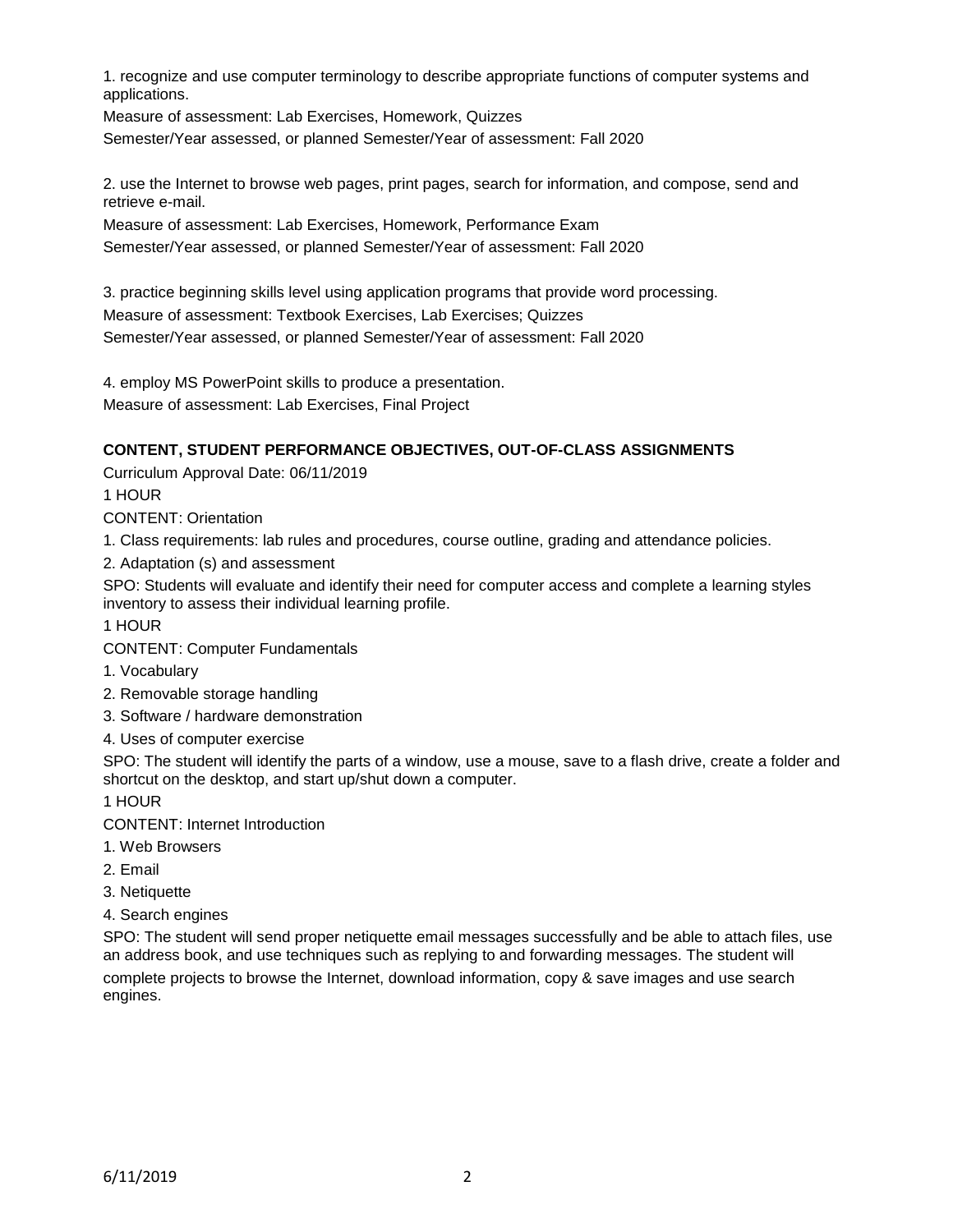### 3 HOURS

CONTENT: Windows Introduction

SPO: The student will:

- 1. Identify the screen components of a Windows Operating System
- 2. Use the mouse and menus
- 3. Manipulate a window with Minimize, Maximize/Restore, Close, Move & Size controls
- 4. Identify the parts of a dialog box
- 5. Use toolbars, bars, and buttons
- 6. Use the search and help functions

#### 5 HOURS

Content: Word Processing Introduction

SPO: The student will:

- 1. Use access technologies appropriate to the student's disability
- 2. Prepare and use flash drives for document storage
- 3. Define word processing terminology and identify word processing concepts.
- 4. Use the save and retrieve functions and print simple documents.
- 5. Use text entry features such as boldface, underlining, italicizing, centering,
- setting/clearing tabs, temporary right and left margins.
- 6. Edit documents by inserting and deleting words/lines, and searching/replacing text.
- 7. Use the autocorrect, spell and thesaurus features.

SPO: Student performance is determined by "hands-on" exercises and worksheets. These objectives will be met by progressing through the lessons in the textbook.

5 HOURS

Content: Presentation Graphics

SPO: The student will:

- 1. Use access technologies appropriate to the student's disability
- 2. Create a PowerPoint presentation
- 3. Apply a Design
- 4. Insert Clip Art, Picture Files, Video, Chart, Table & WordArt
- 5. Add Music to the presentation
- 6. Applying Custom Animation to each slide
- 7. Setting the Transitions
- 2 HOURS

# **METHODS OF INSTRUCTION:**

1. Weekly lecture with demonstration using the overhead projector; handouts; review; in-class assignments with textbook; hands on exercises, practice and discussion of assigned exercises. 2. Individual assistance with additional review and practice for students with disabilities. 3. Individualized computer assisted instruction.

# **OUT OF CLASS ASSIGNMENTS:**

Required Outside Hours: 36 Assignment Description: Textbook readings and exercises Online tutorials Weekly quizzes Internet assignments Preparation for Final PowerPoint Presentation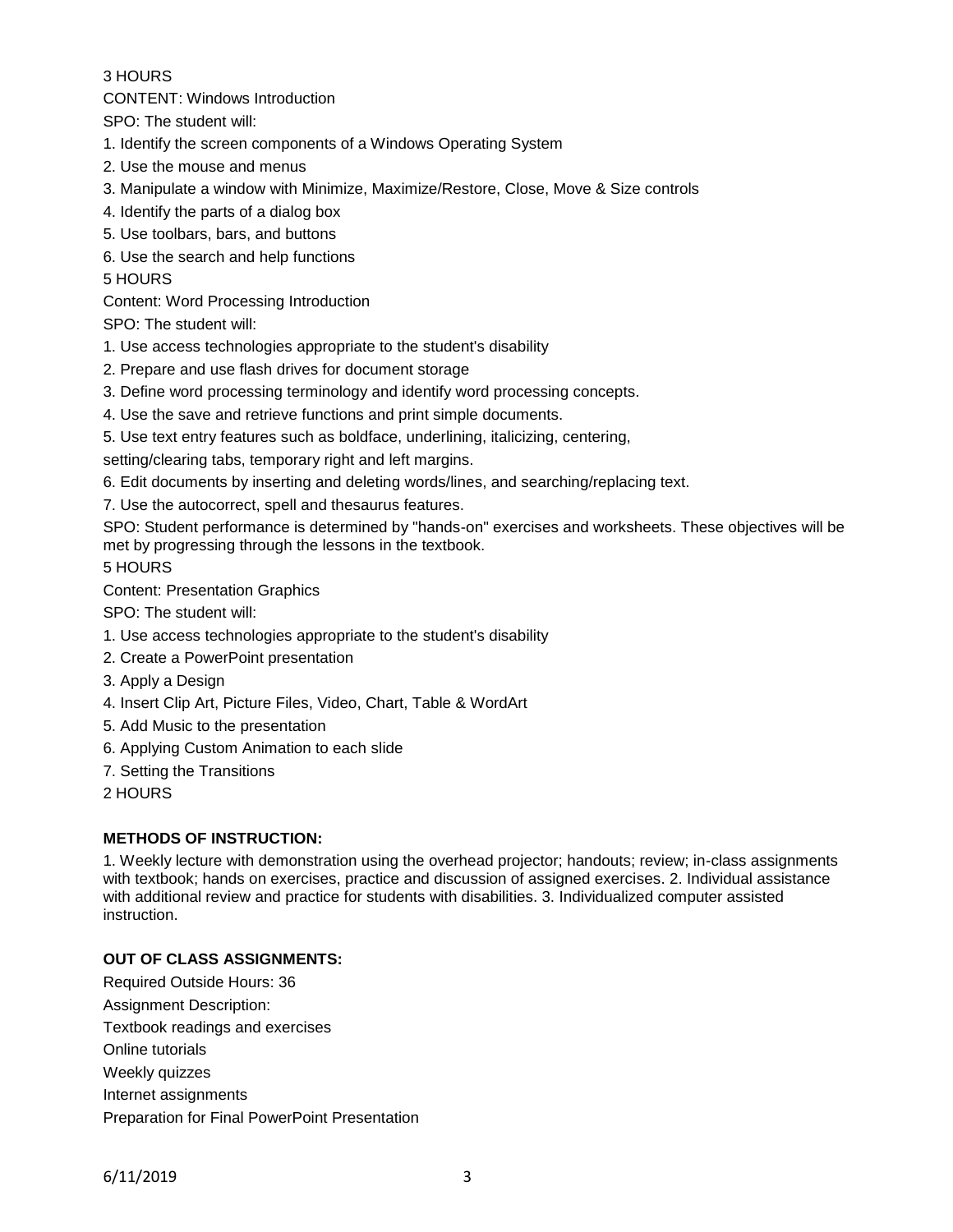# **METHODS OF EVALUATION:**

Writing assignments Percent of total grade: 10.00 % Writing assignments: 10% - 20% Written homework Lab reports Problem-solving assignments Percent of total grade: 20.00 % Problem-solving demonstrations: 20% - 40% Lab reports Quizzes Skill demonstrations Percent of total grade: 20.00 % Skill demonstrations: 20% - 40% Class performance Performance exams Objective examinations Percent of total grade: 10.00 % Objective examinations: 10% - 20% Multiple choice True/false Matching items Completion Other methods of evaluation Percent of total grade: 0.00 %

#### **REPRESENTATIVE TEXTBOOKS:**

None.

Will be utilizing free OER resources on Windows 10, Word 2016 and PowerPoint 2016.